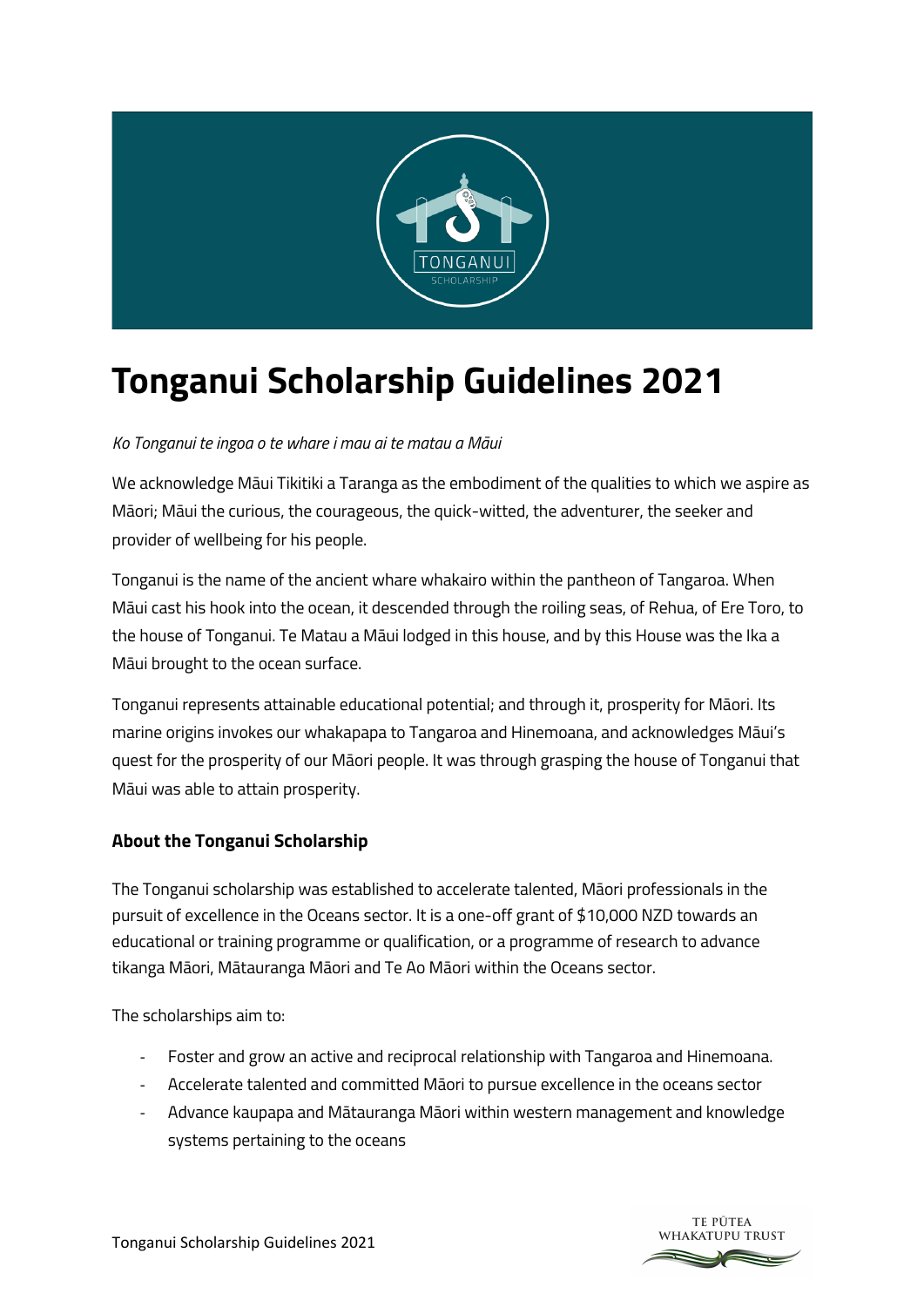- Strengthen the presence of Māori experts throughout the oceans sector; from decision making to conservation, from innovation to research.
- Strengthen Ngāi Māori's ability to meaningfully influence and guide the future direction of the Oceans sector.
- Strengthen the adoption of and advocacy for Te Ao Māori, tikanga and mātauranga throughout the oceans sector.

# **About Te Pūtea Whakatupu Trust**

Te Pūtea Whakatupu Trust was established under the Māori Fisheries Act 2004 as part of the settlement of Māori fishing rights claims. As an independent charitable trust, its role is to provide strategic leadership in education, training, and workforce development for Māori, and to manage the Trust's fund made available for these purposes. The Trust has a particular obligation to ensure benefits are made available to all Māori and give regard to Māori who do not associate with their iwi and/or do not receive benefit from a Mandated Iwi Organisation.

#### **Te Momo: the characteristics**

Successful Tonganui Scholarship applicants must:

- be at least 22 years old at the time of application
- Have whakapapa Māori
- have 4 years or equivalent experience in the oceans sector, including but not limited to:
	- o Policy and regulations
	- o Science and research
	- o Commercial or operational (including start-ups, Mandated Iwi Organisations or fisheries and aquaculture companies)
	- o Conservation, biosecurity and resource management
- Propose a programme that meets the requirements of the Tonganui Scholarship

Please note, receiving this scholarship does not impede your ability to seek additional grant funding if your selected programme of study or research costs exceed the maximum amount awarded in the Tonganui Scholarship.

#### **Entitlement**

- A one-off payment of \$10,000 NZD towards the proposed programme of study. Eligible uses include:
	- o Course fees
	- o Direct travel costs to/from the course or programme of choice
	- o Living costs during the course of study
- Participation in a pre-commencement wānanga run by Te Pūtea Whakatupu

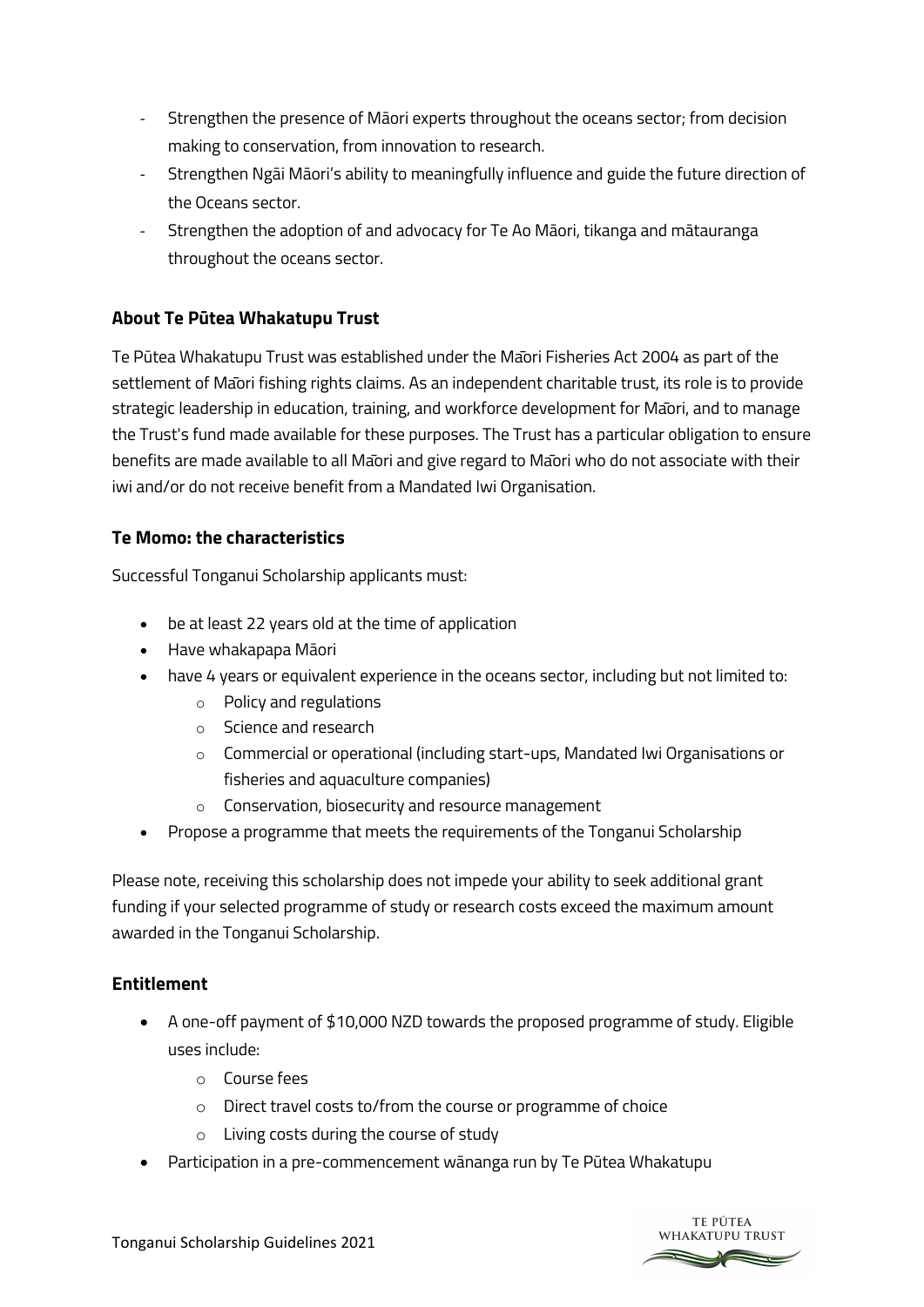• Access to Ngā Auahitūroa – Te Pūtea Whakatupu's Alumni network.

### **Required documents/information:**

To apply for this scholarship, fill out the online application form and supply the following documents:

- Curriculum Vitae
- Names and emails of two referees to provide references for you (one from the oceans sector and one form a Māori entity/organisation is preferable)
- A "Cover Video" A 120 second video outlining/illustrating
	- o How this scholarship experience will help you contribute to the scholarship's objectives
	- $\circ$  How your choice of programme and particular destination will strengthen your connection to Tangaroa, Hinemoana and the Oceans sector
	- o Your ongoing commitment to the Oceans sector and to advancing tikanga, Mātauranga and Te Ao Māori within it, particularly post-grant and the completion of your proposed course of work.

## **Selection Criteria**

- You must complete and submit an **online application** by **17 September 2021**
- A Selection Panel will consider applications on their merit against the purpose of the Tonganui scholarship and Te Pūtea Whakatupu's impact outcomes.
- Shortlisted candidates will be notified, and invited to take part in an interview process. Given the nature of the time, this process may be virtual or in person.
- The successful candidate will be notified by **27 September 2021** and announced via Te Pūtea Whakatupu's website and associated social media channels.

Please note, your application does not require prior acceptance into your proposed course of study, but will be contingent on your eventual acceptance. You should also consider any prerequisite testing required by the institutions to which you intend to apply.

#### **Award conditions**

- Your award is conditional on the acceptance to an approved institution and course of study or research.
- Your selected course of study must begin within a calendar year of the confirmation of your award, and the grant cannot be deferred to subsequent academic years.
- You agree to take part in 1 day induction wānanga with Te Pūtea Whakatupu, and to undertake a presentation following the completion of your programme of study. The audience and platform of which to be agreed by you and Te Pūtea Whakatupu.